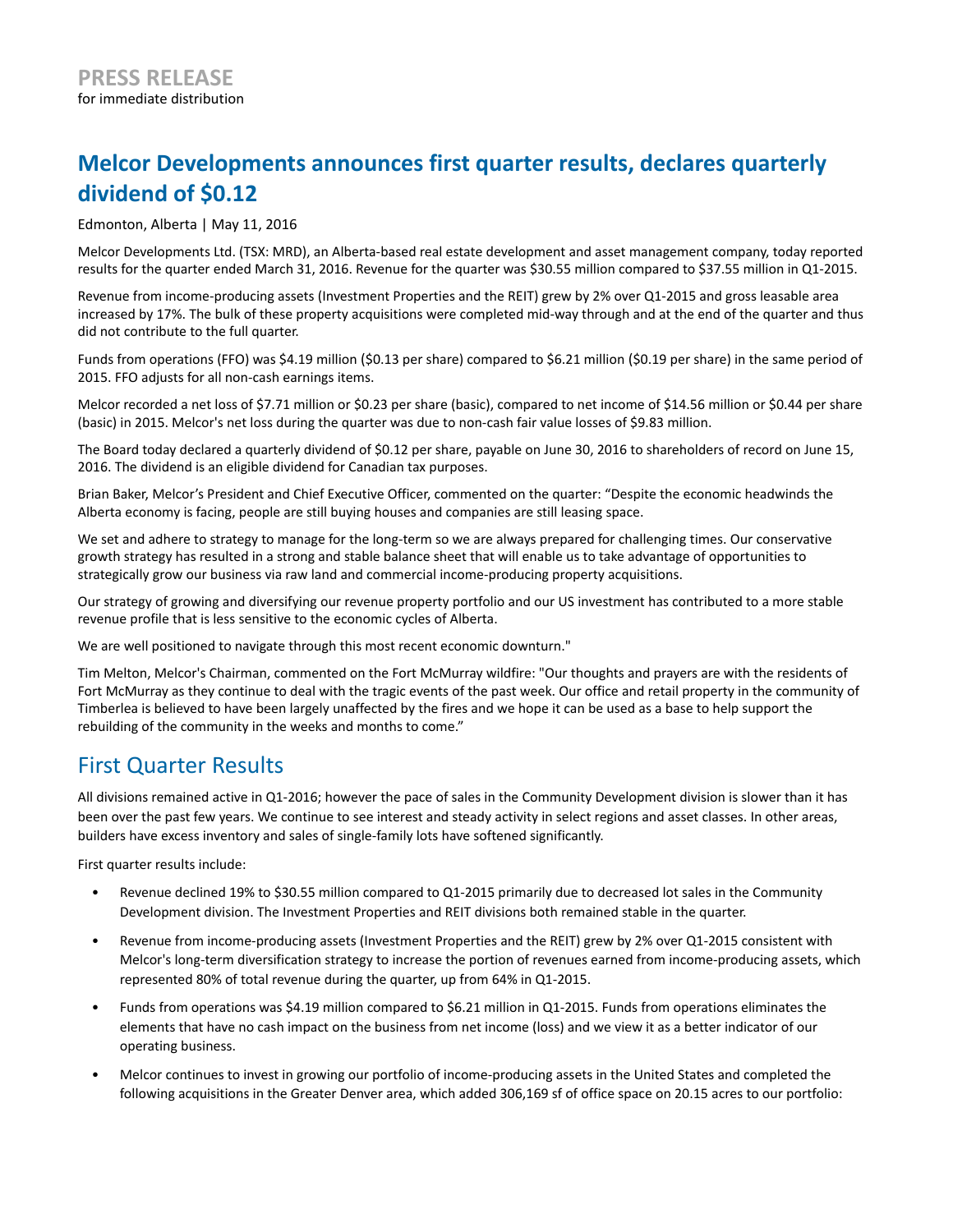- $\circ$ On February 26, Melcor purchased the Offices at Promenade for \$23.07 million (US\$17.03 million) (including transaction costs). As part of the purchase, Melcor assumed a mortgage on the property with a carrying value of \$15.62 million (US\$11.53 million);
- On March 3, Melcor purchased the Offices at Inverness for \$13.07 million (US\$9.75 million) (including transaction  $\circ$ costs); and
- $\circ$ On March 31, Melcor purchased Syracuse Hill One for \$13.22 million (US\$10.19 million) (including transaction costs).
- Paid a quarterly dividend of \$0.12 per share on April 5, 2016. The REIT paid distributions of \$0.05625 per trust unit in January, February and March for a quarterly payout ratio of 80%.

## Selected Highlights

| (\$000s except as noted)     |           | <b>Three months ended</b> |             |  |
|------------------------------|-----------|---------------------------|-------------|--|
|                              | 31-Mar-16 | 31-Mar-15                 | Change      |  |
| Revenue                      | 30,554    | 37,554                    | $(18.6)$ %  |  |
| Gross margin (%) *           | 52.1%     | 47.3%                     | 4.8 %       |  |
| Net income (loss)            | (7, 714)  | 14,560                    | $(153.0)\%$ |  |
| Net Margin (%) *             | (25.2)%   | 38.8%                     | $(64.0)$ %  |  |
| Funds from operations *      | 4,190     | 6,213                     | $(32.6)$ %  |  |
| Per Share Data (\$)          |           |                           |             |  |
| Basic earnings (loss)        | (0.23)    | 0.44                      | $(152.3)\%$ |  |
| Diluted earnings (loss)      | (0.23)    | 0.44                      | $(152.3)\%$ |  |
| Funds from operations *      | 0.13      | 0.19                      | $(31.6)$ %  |  |
| the company's company's com- |           |                           |             |  |

| As at (\$000s except as noted) | 31-Mar-16 | 31-Dec-15 | Change    |
|--------------------------------|-----------|-----------|-----------|
| Shareholders' equity           | 959,051   | 977,970   | (1.9)%    |
| Total assets                   | 1,882,391 | 1,891,969 | $(0.5)$ % |
| Per Share Data (\$)            |           |           |           |
| Book value *                   | 28.86     | 29.43     | (1.9)%    |

#### **MD&A and Financial Statements**

Information included in this press release is a summary of results. This press release should be read in conjunction with Melcor's consolidated financial statements and management's discussion and analysis for the three months ended March 31, 2016, which can be found on the company's website at www.Melcor.ca or on SEDAR (www.sedar.com).

#### **About Melcor Developments Ltd.**

Melcor is a diversified real estate development and asset management company that transforms real estate from raw land through to highquality finished product in both residential and commercial built form. Melcor develops and manages mixed-use residential communities, business and industrial parks, office buildings, retail commercial centres and golf courses. Melcor owns a well diversified portfolio of assets in Alberta, Saskatchewan, British Columbia, Arizona, Colorado and Texas.

Melcor has been focused on real estate since 1923. The company has built over 100 communities across Western Canada and today manages 3.84 million sf in commercial real estate assets and 781 residential rental units. Melcor is committed to building communities that enrich quality of life - communities where people live, work, shop and play.

Melcor's headquarters are located in Edmonton, Alberta, with regional offices throughout Alberta and in Kelowna, British Columbia and Phoenix, Arizona. Melcor has been a public company since 1968 and trades on the Toronto Stock Exchange (TSX:MRD).

#### **Forward Looking Statements**

In order to provide our investors with an understanding of our current results and future prospects, our public communications often include written or verbal forward-looking statements.

Forward-looking statements are disclosures regarding possible events, conditions, or results of operations that are based on assumptions about future economic conditions, courses of action and include future-oriented financial information.